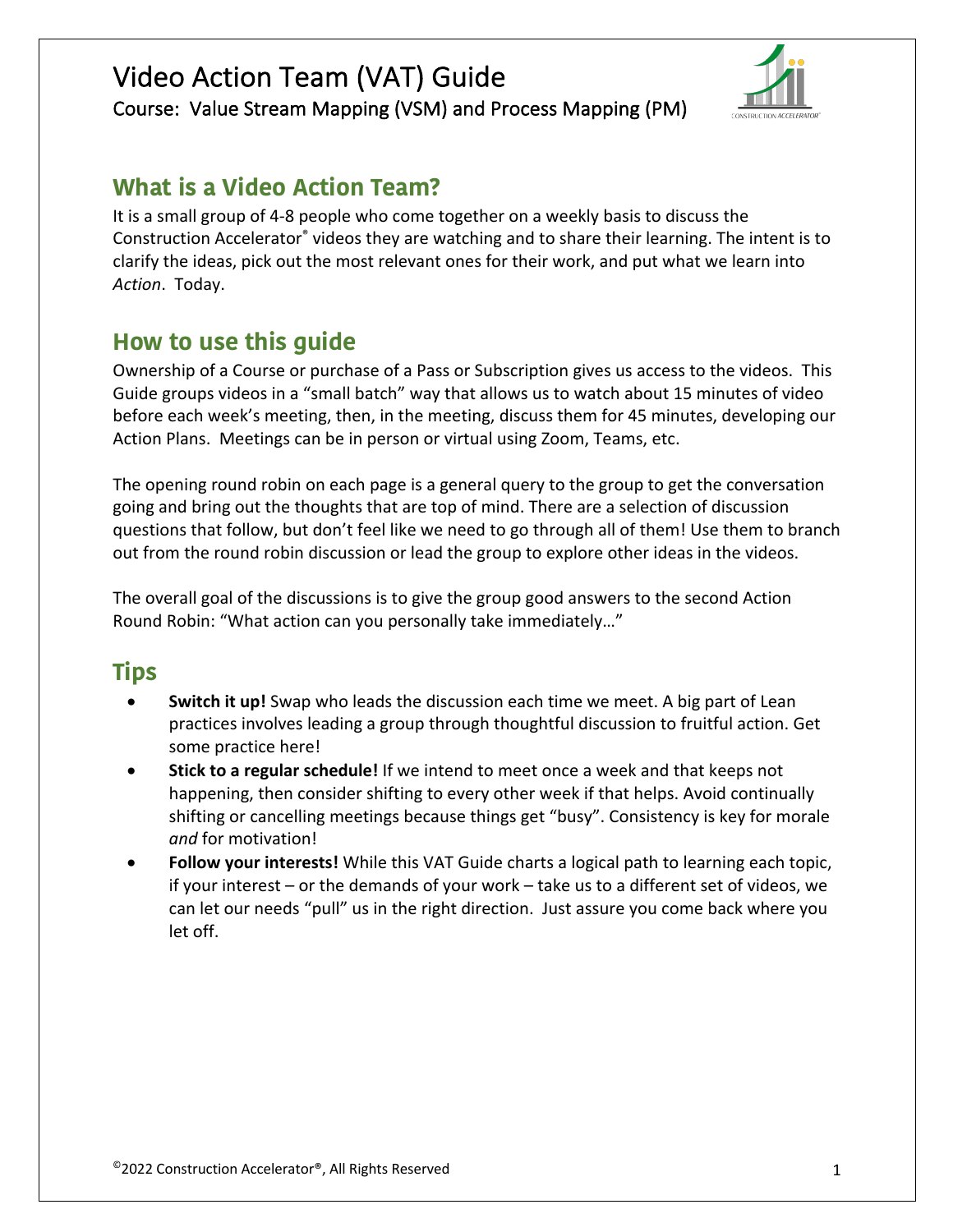Course: Value Stream Mapping (VSM) and Process Mapping (PM)

# **SPECIAL NOTE – READ THIS FIRST**

We are all familiar with simple flow diagrams like the one on the right. One step leads to another. Sometimes they include special shaped and colored boxes that connote conditions, decisions, actions, etc.

Process Mapping and Value Stream Mapping are MUCH MORE. There is a flow of boxes (we usually use 3" or 4" sticky notes) but we include much more information within each box. This information helps us clarify the Process or Step being described, but also the time involved, resources used, and much more. The videos and downloads clarify this and give you lots of visuals of people actually doing these things including case histories.

Session 1 addresses the importance of getting Flow in your processes. This requires a higher level of thinking, which we call "Level 3 – Project First Thinking". And Flow requires Small Batching of processes, so the first video explains why Small Batching is superior.

Session 2 begins the discussion of Value Stream Mapping (VSM) and explains the difference between VSM and Process Mapping (PM). While, likely, you will use Process Mapping a lot more than Value Stream Mapping, it's important to understand how they fit together. In both cases, we need a Charter (explained in the video). So that is Step 1 in both VSM and PM.

Session 7 is the discussion of Process Mapping (PM). It leverages the learning in Sessions 2-6 and offers a simplified approach you can use frequently to improve process flow.

Value Stream Mapping and Process Mapping are foundational to a collaborative and respectful Lean Culture, because, as Deming and Juran explained, when something goes wrong, 85% of the time the root cause is a process. Only 15% of the time is it "people" (but we tend to blame the people).



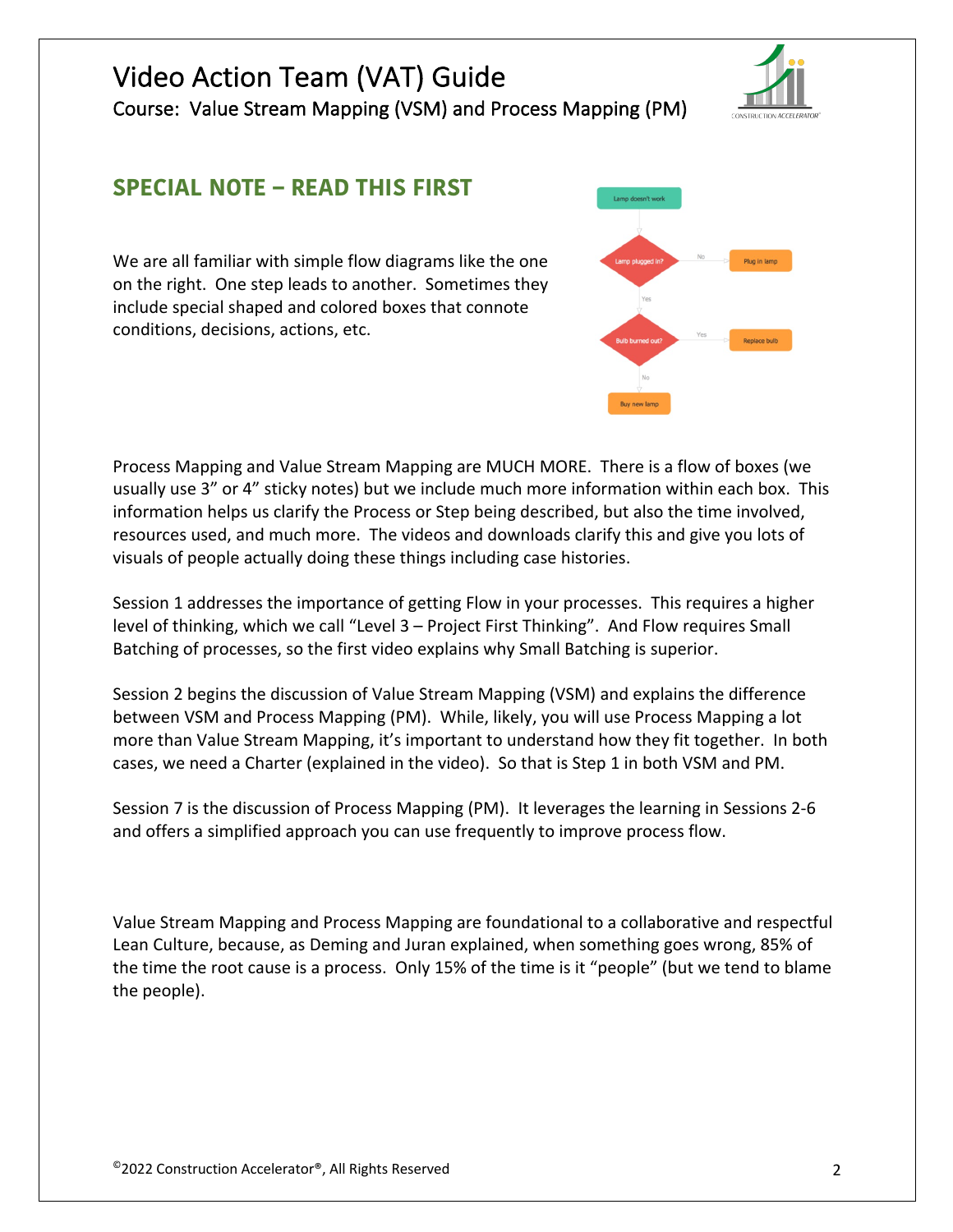# Video Action Team (VAT) Guide Course: Value Stream Mapping (VSM) and Process Mapping (PM)



# **Session 1: Getting Flow in Your Team**

#### Topic 105

(Note: this foundational Topic is also included in the Last Planner Course 1A and in Value, Waste and Flow Course and this Video Action Team session also appears there. You only need to conduct this discussion once.)

#### **PREPARATION**

**WATCH: 2 Highlighted Videos: "Small Batching" (in green) and "3 Levels of Thinking" (in yellow)**

| DOWNLOAD and REVIEW: "The 3 Levels of Thinking on a Project" |  |
|--------------------------------------------------------------|--|
|--------------------------------------------------------------|--|

# **OPENING ROUND ROBIN**

- What was the most important or interesting point in these videos from your perspective?
- Was there something you didn't understand or didn't agree with?

# **DISCUSSION QUESTIONS**

- What are the 3 Levels of Thinking on a project?
- In which Level do you spend most of your time?
- When there's a conflict or disagreement, at what Level does that usually occur?
- If the discussion turns negative or "personal" to what Level does that drive the other person?
- How can our team achieve "Project First" thinking?
- What is the benefit of small batching?
- What are some of the reasons the video recommends "one piece flow" as the best method?
- What are some examples of "large batching" in our own work? Let's be specific.
- How, specifically, does "large batching" slow us down?
- What is one activity or process where we could "small batch" and achieve better flow?

### **ACTION ROUND ROBIN**

- What action can you personally take immediately from what you learned in this discussion?
- What action can you or your team take to make at least one slight improvement today?

### **PLUS/DELTA (2 Minutes)**

• What did you like about today's session and what would you change for the next time?

### **TAKEAWAY ROUND ROBIN**

|                                  | <b>Select Course:</b>                           |       |  |
|----------------------------------|-------------------------------------------------|-------|--|
|                                  | Value, Waste and Flow - The Foundations of Lean | ۰     |  |
| <b>Select Topic:</b>             |                                                 |       |  |
|                                  | Getting Flow in your Team                       |       |  |
|                                  |                                                 |       |  |
| <b>GETTING FLOW IN YOUR TEAM</b> |                                                 |       |  |
|                                  |                                                 |       |  |
| Ω                                | <b>Small Batching</b>                           | 03:38 |  |
| Ω                                | <b>3 Levels of Thinking</b>                     | 05:04 |  |
|                                  |                                                 |       |  |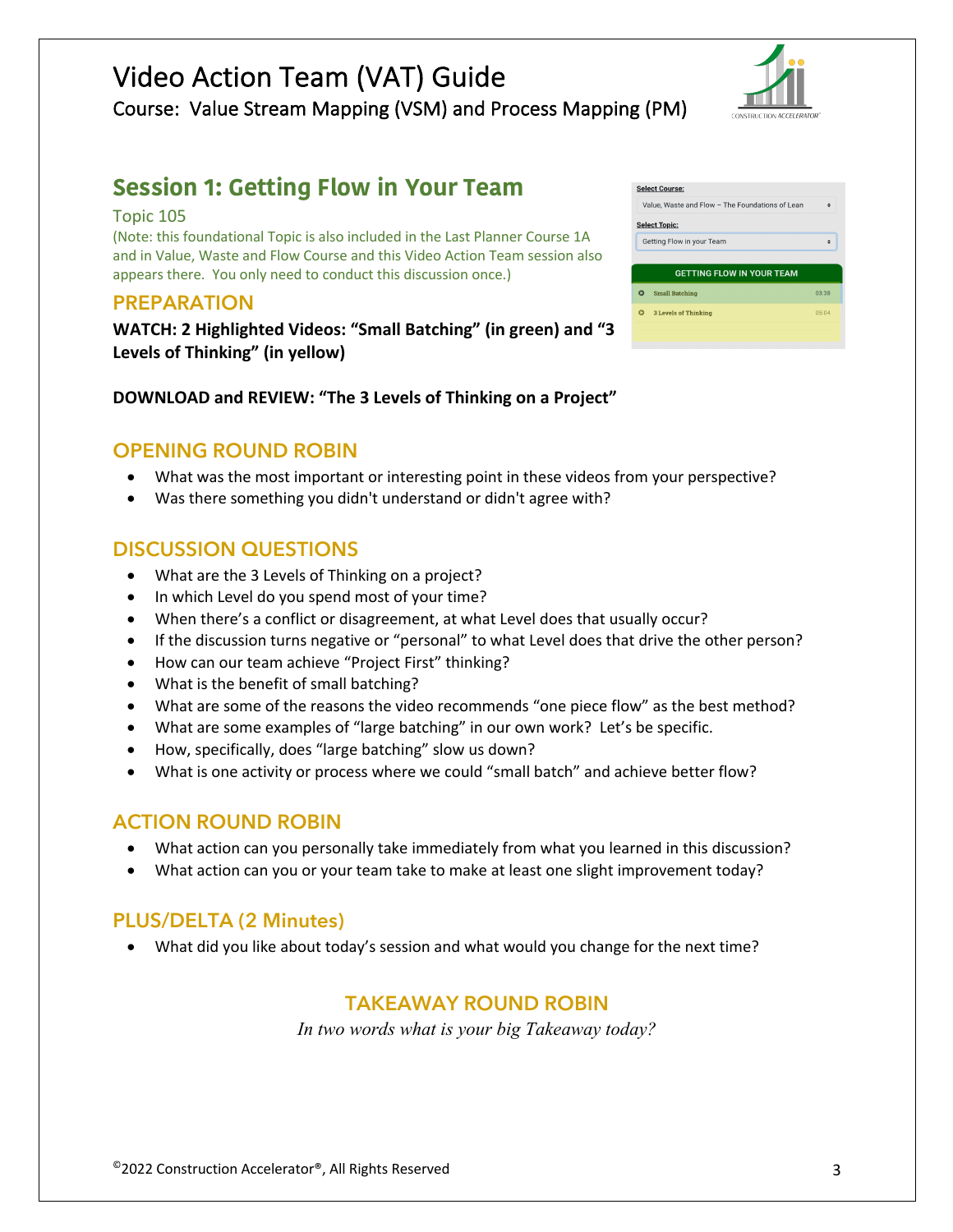Course: Value Stream Mapping (VSM) and Process Mapping (PM)

# **Session 2: Value Stream Mapping (VSM) Introduction and Charter**

Topic 701

# **PREPARATION**

**WATCH: 1 Highlighted Video: "VSM Intro and Charter"**

**DOWNLOAD and READ: "Value Stream Mapping Overview"** Note the 5 case histories. **DOWNLOAD and BRING: "Value-Stream-Mapping-Charter-KMMO-v14"**

#### **DO: The 2 Action Items after the Session:** *but only* if you are

immediately applying this to an actual value stream or process in your organization or project.

# **OPENING ROUND ROBIN**

- What was the most important or interesting point in this video from your perspective?
- Was there something you didn't understand or didn't agree with?

# **DISCUSSION QUESTIONS (Choose from these)**

- What is one value stream in your work that is bugging you, seems wasteful or frustrating and not delivering as much Value to the customer as it could? Discuss.
- What is "cycle-time" and what are the benefits of reducing "cycle-time"?
- Value Stream Mapping includes "suppliers" which impact processes along the value stream. In the current supply-chain environment, what impact can that have?
- What is the importance of narrowing the scope of the VSM to one single value stream?
- What handful of people might be involved in the Charter session in the value stream you identified in the first bullet above?
- Look at the Charter Excel format and discuss why it includes both First Step and Trigger. (Hint: look at the second tab "Charter – Instructions".)
- Look at the Charter Excel format and discuss why it includes both "Current State Problems" and "Measurable Target Condition" and why those specific words were chosen.

# **ACTION ROUND ROBIN**

• In the coming few days, identify one Value Steam that your VAT team might want to use and an example as you progress through future Sessions. Propose that next time.

### **PLUS/DELTA (2 Minutes)**

• What did you like about today's session and what would you change for the next time?

# **TAKEAWAY ROUND ROBIN**



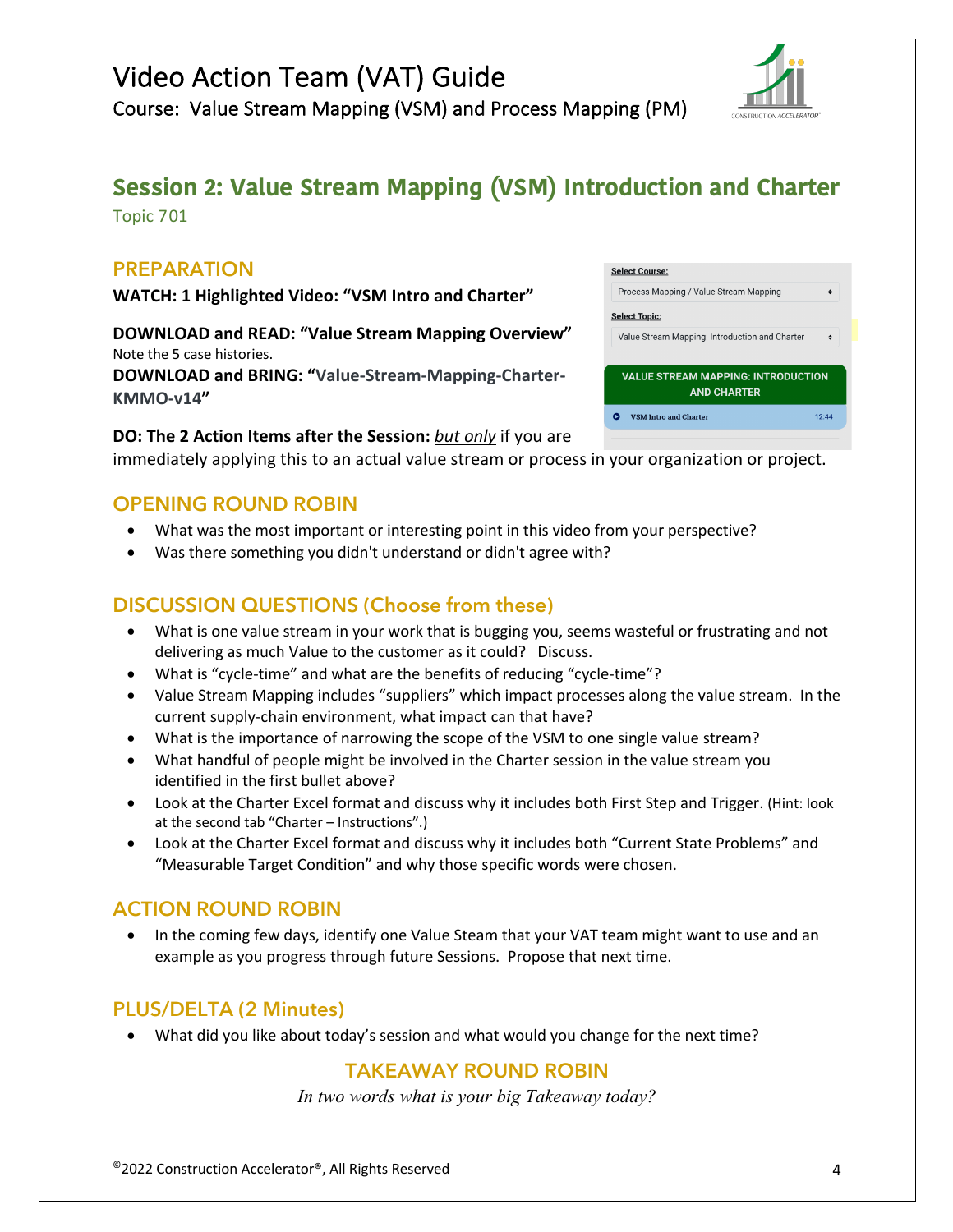# **Session 3: VSM Current State**

Topic 702

# **PREPARATION**

**WATCH: 1 Highlighted Video: "VSM Current State"** (in blue)

#### **DOWNLOAD and SCAN: "Current State Mapping description"** –

Pay particular attention to the Tag format on page 2, **and "Gemba Walk – Current State VSM"**

**DO: The 2 Action Items after the Session:** *but only* if you are immediately applying this to an actual value stream or process in your organization or project.

# **OPENING ROUND ROBIN**

- What was the most important or interesting point in this video from your perspective?
- Was there something you didn't understand or didn't agree with?

# **DISCUSSION QUESTIONS (Choose from these)**

- Round Robin: Quickly review what each of you identified as an existing Value Stream that needs work and, if appropriate, zero in on one of them to use as your discussion example (and maybe your actual VSM coming up).
- Why is it important for you to understand all the steps in your Value Stream, even if you're really good at YOUR part?
- What percentage of the time do you receive work that is 100% Complete and Accurate (C&A) for you to do your piece of the work?
- What Ground Rules do you think are appropriate for your group's VSM? (Refine them with the group at the beginning of the Current State session you actually conduct.)
- Who should facilitate your first VSM session on Current State? Will they be able to be neutral?
- Why write only the Process (first 1/3 of the tag) in the first go-round?

# **ACTION ROUND ROBIN**

- During the next few days, pay attention to, and write down, "Percent Complete and Accurate (C&A)" for those things that come to you from "upstream" in your own work. Note the impact and what extra steps you have to take (and time you have to wait) to get it to 100%.
- Do a "Gemba Walk" for one or two of the areas in the Value Steam your team has identified. Carefully follow the Gemba Walk guide that you downloaded. Take notes.

### **PLUS/DELTA**

• What did you like about today's session and what would you change for the next time?

### **TAKEAWAY ROUND ROBIN**

*In two words what is your big Takeaway today?*

|   | Process Mapping / Value Stream Mapping     | ۵     |
|---|--------------------------------------------|-------|
|   | <b>Select Topic:</b>                       |       |
|   | Value Stream Mapping: Current State        |       |
|   |                                            |       |
|   | <b>VALUE STREAM MAPPING: CURRENT STATE</b> |       |
| Œ | <b>VSM Current State</b>                   | 15:24 |
| o | <b>VSM Forward Pass</b>                    | 09:11 |
|   |                                            |       |

Select Course: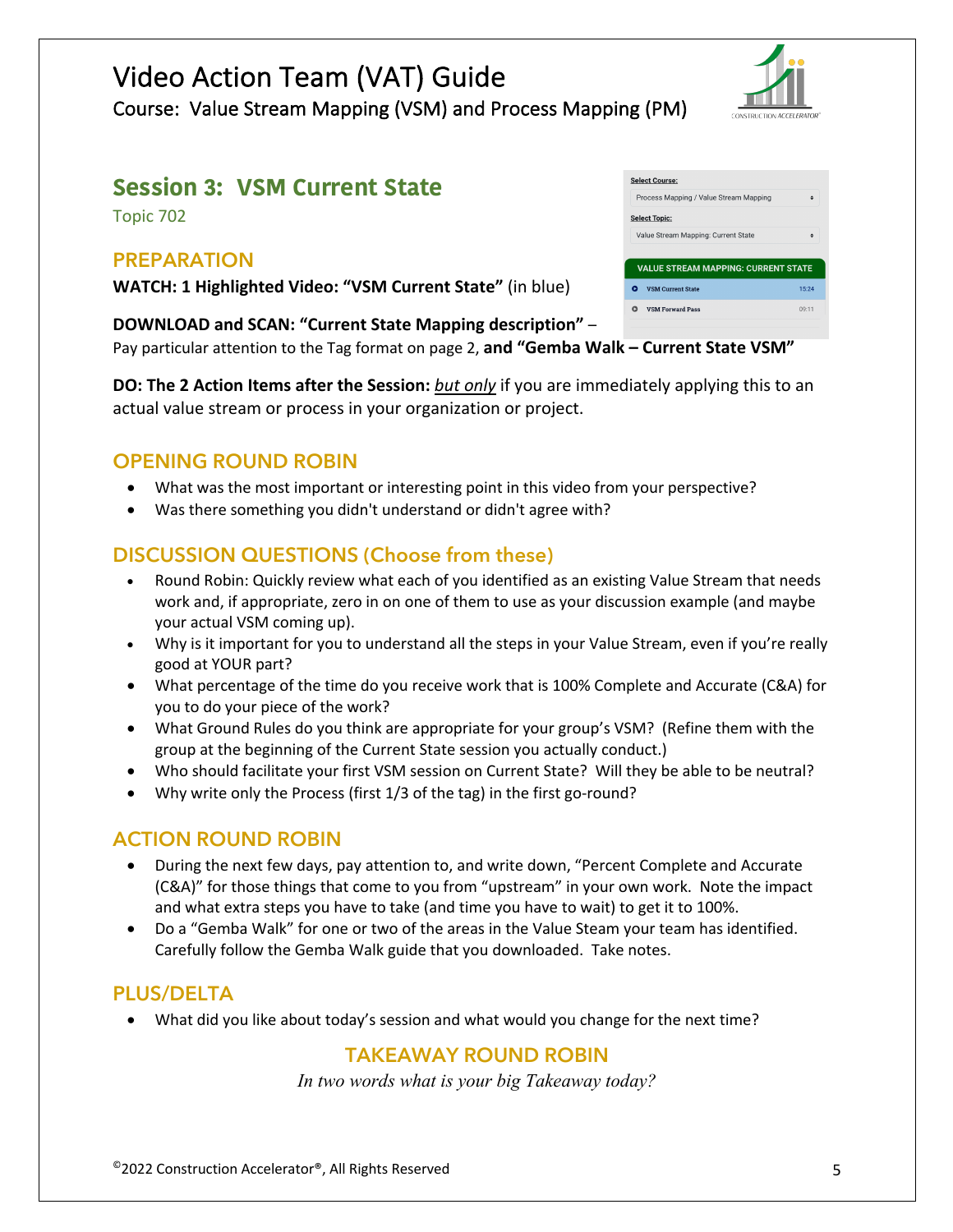Course: Value Stream Mapping (VSM) and Process Mapping (PM)

# **Session 4: VSM Forward Pass**

Topic 702

# **PREPARATION**

**WATCH: 1 Highlighted Videos: "VSM Forward Pass"** (in blue)

**DOWNLOAD and DO: "Gemba Walk – Current State VSM"**

**DO: The 2 Action Items after the Session:** *but only* if you are immediately applying this to an actual value stream or process in your organization or project.

# **OPENING ROUND ROBIN**

- What was the most important or interesting point in this video from your perspective?
- Was there something you didn't understand or didn't agree with?

# **DISCUSSION QUESTIONS (Choose from these)**

- What is the intended outcome of the "Forward Pass" in developing a map of the Current State?
- What were some of the key points you observed in the video of Kyle facilitating a Forward Pass?
- What might some "Barriers to Flow" be in your own work? How best can you explain "Barriers to Flow" to others who are writing their tags?
- What is the difference between Process Time (PT) and Lead Time (LT)? Why do we need both?
- On each of the tags, who should be the one to determine the percentage of the time the work received from upstream is 100% Complete and Accurate (C&A)?
- What is a "Kaizen Burst"?
- Why is it valuable to add Kaizen Bursts on the Current State Map?
- What are your concerns about calculating the metrics from all the tags?
- Why do we wait about a week before moving to the VSM Future State Mapping session?

# **ACTION ROUND ROBIN**

• We want some practice identifying "Barriers to Flow", so, in the Value Stream your group has identified, each person say which one of your Processes you will observe in the next few days and for which you will write down actual Barriers to Flow you are encountering.

# **PLUS/DELTA**

• What did you like about today's session and what would you change for the next time?

# **TAKEAWAY ROUND ROBIN**

| <b>Select Course:</b>                      |       |  |
|--------------------------------------------|-------|--|
| Process Mapping / Value Stream Mapping     | ۵     |  |
| <b>Select Topic:</b>                       |       |  |
| Value Stream Mapping: Current State        |       |  |
|                                            |       |  |
| <b>VALUE STREAM MAPPING: CURRENT STATE</b> |       |  |
| <b>VSM Current State</b><br>o              | 15:24 |  |
| <b>VSM Forward Pass</b>                    | 09:11 |  |

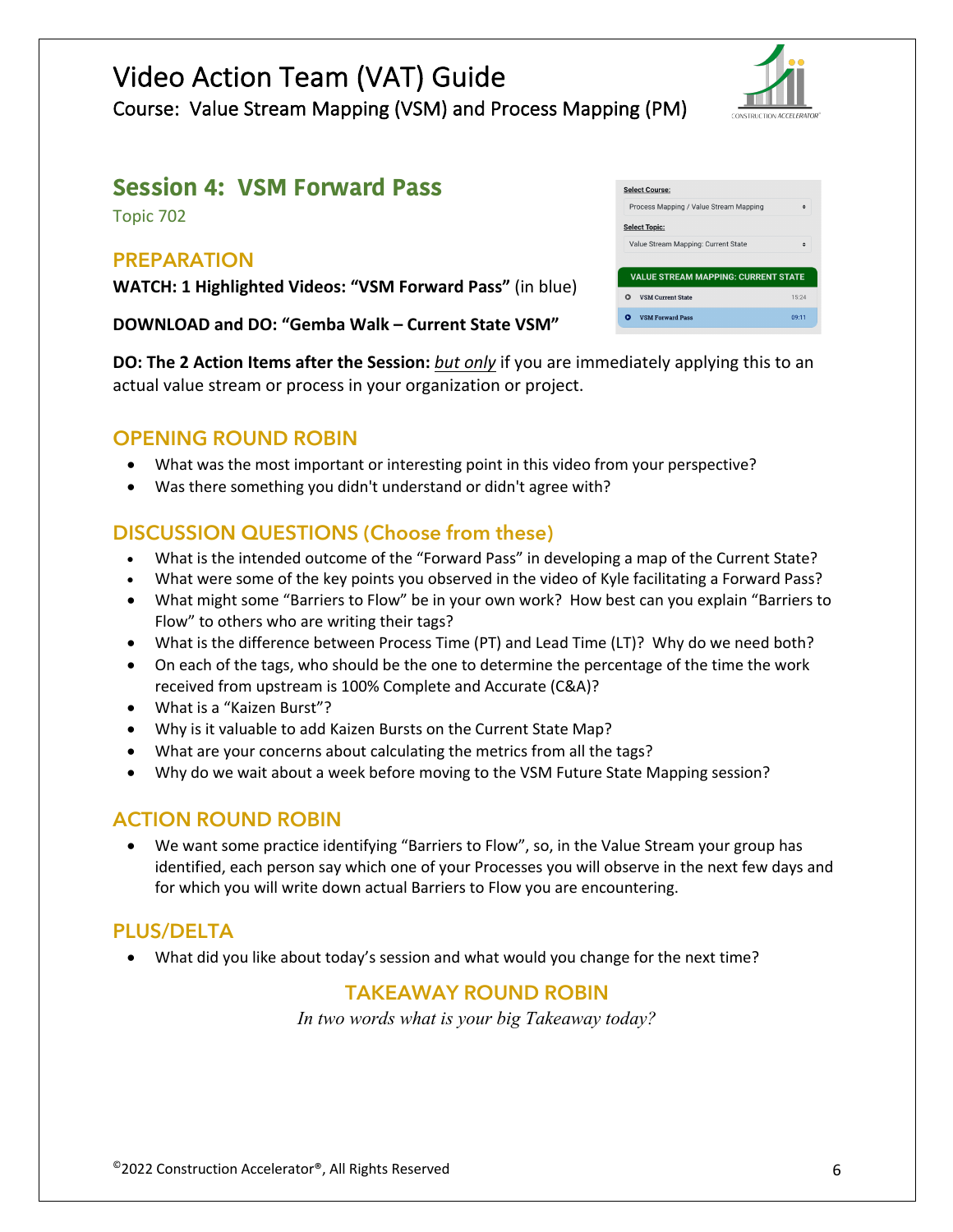

# **Session 5: Future State Map**

Topic 703

### **PREPARATION**

**WATCH: 1 Highlighted Video: "VSM Future State Mapping"** (in blue)

#### **DOWNLOAD and REVIEW: "Future State Mapping" DOWNLOAD and GLANCE OVER: "Summary Metrics – VSM/PM"**

**DO: The First Action Item after the Session:** *but only* if you are immediately applying this to an actual value stream or process in your organization or project.

#### **OPENING ROUND ROBIN**

- What was the most important or interesting point in this video from your perspective?
- Was there something you didn't understand or didn't agree with?

# **DISCUSSION QUESTIONS (Choose from these)**

- What is the intended result of creating a Future State Map?
- Why do we intentionally make the sheet of plotter paper shorter than the Current State Map?
- By placing the Future State Map plotter paper just above the Current State Map, what can we use from that previous Map in creating the Future State? (Note: Never "cannibalize" tags. You need to preserve both maps.)
- Why do we "pull" (starting at the end and pulling backward from right to left) from the Last Step tag in creating the Future State Map?
- How does "pulling" from the End help us create a Future State that is "clean and waste free"?
- What is the value of comparing the Process Time and Lead Time metrics between Current State and Future State (using the downloaded Excel "Summary Metrics")? How is this motivation to the team?

### **ACTION ROUND ROBIN**

• We want some brainstorming practice identifying "Future State" for YOUR processes in the Value Stream your group has chosen. So using the process you observed for Barriers to Flow from the last session, strategize (and write for yourself on Post-It tags) how your Future State might look if you removed the waste. (Note: you didn't create a Current State Map for this, just looked at Barriers, so this is just a brainstorming exercise.) TELL EACH OTHER WHICH PROCESS YOU'LL BE STRATEGIZING.

### **PLUS/DELTA**

• What did you like about today's session and what would you change for the next time?

#### **TAKEAWAY ROUND ROBIN**

| <b>Select Course:</b>                           |       |  |  |
|-------------------------------------------------|-------|--|--|
| Process Mapping / Value Stream Mapping          |       |  |  |
| <b>Select Topic:</b>                            |       |  |  |
| Value Stream Mapping: Future State              |       |  |  |
|                                                 |       |  |  |
| <b>VALUE STREAM MAPPING: FUTURE STATE</b>       |       |  |  |
| <b>VSM Future State Mapping</b>                 | 11:47 |  |  |
| Value Stream Mapping - Transformation Plan<br>o | 10:06 |  |  |
|                                                 |       |  |  |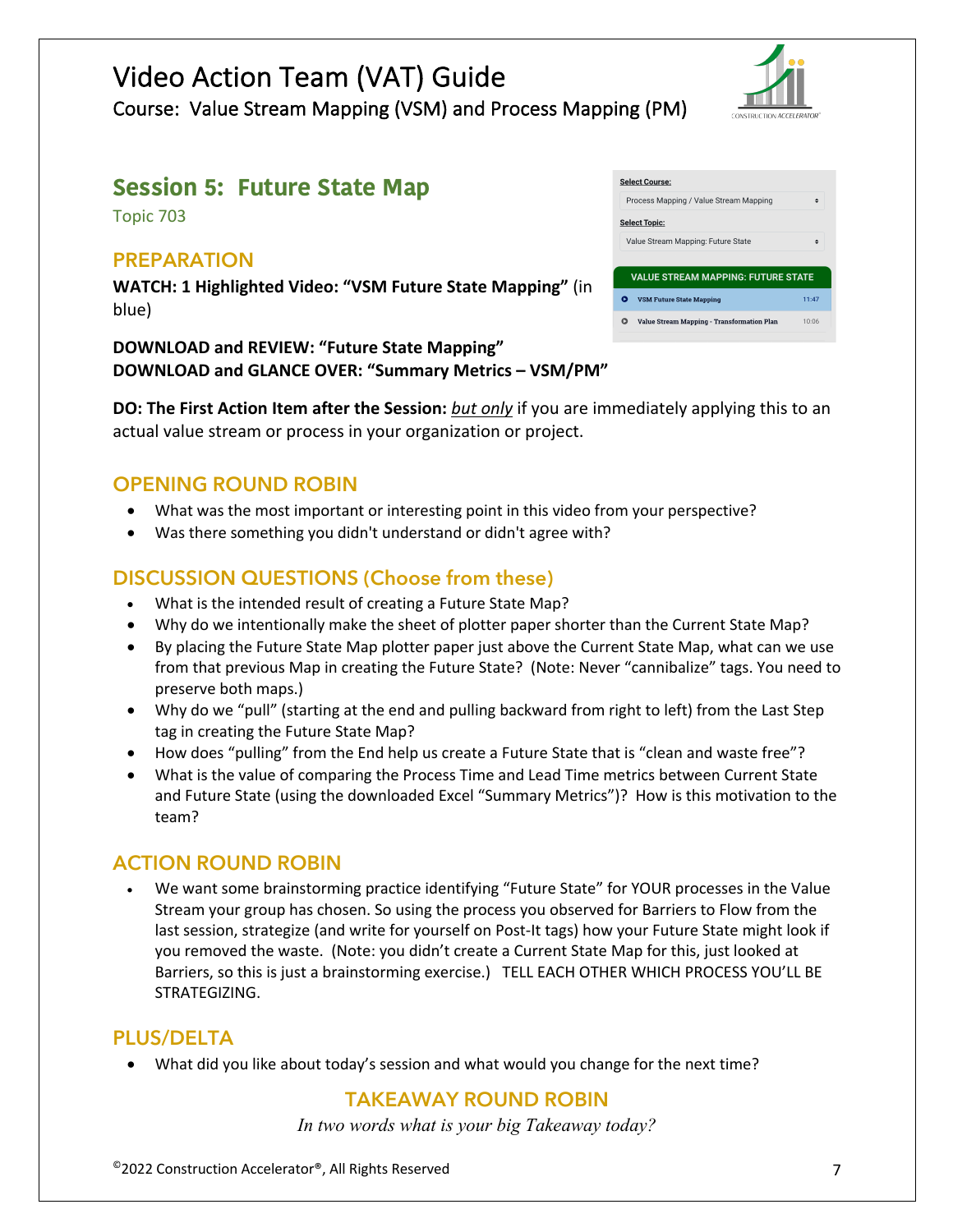# Video Action Team (VAT) Guide Course: Value Stream Mapping (VSM) and Process Mapping (PM)



# **Session 6: Transformation Plan**

Topic 703

# **PREPARATION**

**WATCH: 1 Highlighted Video: "Value Stream Mapping – Transformation Plan"** (in blue)

**DOWNLOAD and REVIEW: "Value-Stream-Transformation-Plan-v15-KMMO"**

| <b>Select Course:</b>                                  |              |  |  |
|--------------------------------------------------------|--------------|--|--|
| Process Mapping / Value Stream Mapping<br>$\triangleq$ |              |  |  |
| <b>Select Topic:</b>                                   |              |  |  |
| Value Stream Mapping: Future State                     | $\triangleq$ |  |  |
|                                                        |              |  |  |
| <b>VALUE STREAM MAPPING: FUTURE STATE</b>              |              |  |  |
| <b>VSM Future State Mapping</b>                        | $11 - 47$    |  |  |
| <b>Value Stream Mapping - Transformation Plan</b>      | 10:06        |  |  |
|                                                        |              |  |  |

**DO: The Second Action Item after the Session:** *but only* if you are immediately applying this to an actual value stream or process in your organization or project.

# **OPENING ROUND ROBIN**

- What was the most important or interesting point in this video from your perspective?
- Was there something you didn't understand or didn't agree with?

# **DISCUSSION QUESTIONS (Choose from these)**

- Why do we even need a "Transformation Plan"? Why don't we just adopt the Future State Map as our new way of working?
- What is the #1 Rule in brainstorming?
- Why do we winnow brainstormed ideas down to about 10?
- Discuss the value and ease of creating a PACE chart (Priority, Action, Consider, Eliminate) to rank and prioritize your 10 Transformation Plan options?
- What has been your experience in getting group consensus on a 1-10 scale on things like Benefits and Ease of Implementation? If you were to facilitate this, how would you get the group to consensus?
- Briefly discuss the benefits of assigning an "Owner" and "Due Date" to each of the Transformation Plan Actions (except the Eliminated ones).
- How regularly will you follow up to assure progress and reliable commitments?

# **ACTION ROUND ROBIN**

• Now that you know how to do Value Stream Mapping, identify an actual Value Stream in your project, department or organization that you want to propose to fully map (Charter, Current & Future Maps and Transformation Plan). Propose it for actual implementation.

# **PLUS/DELTA**

• What did you like about today's session and what would you change for the next time?

# **TAKEAWAY ROUND ROBIN**